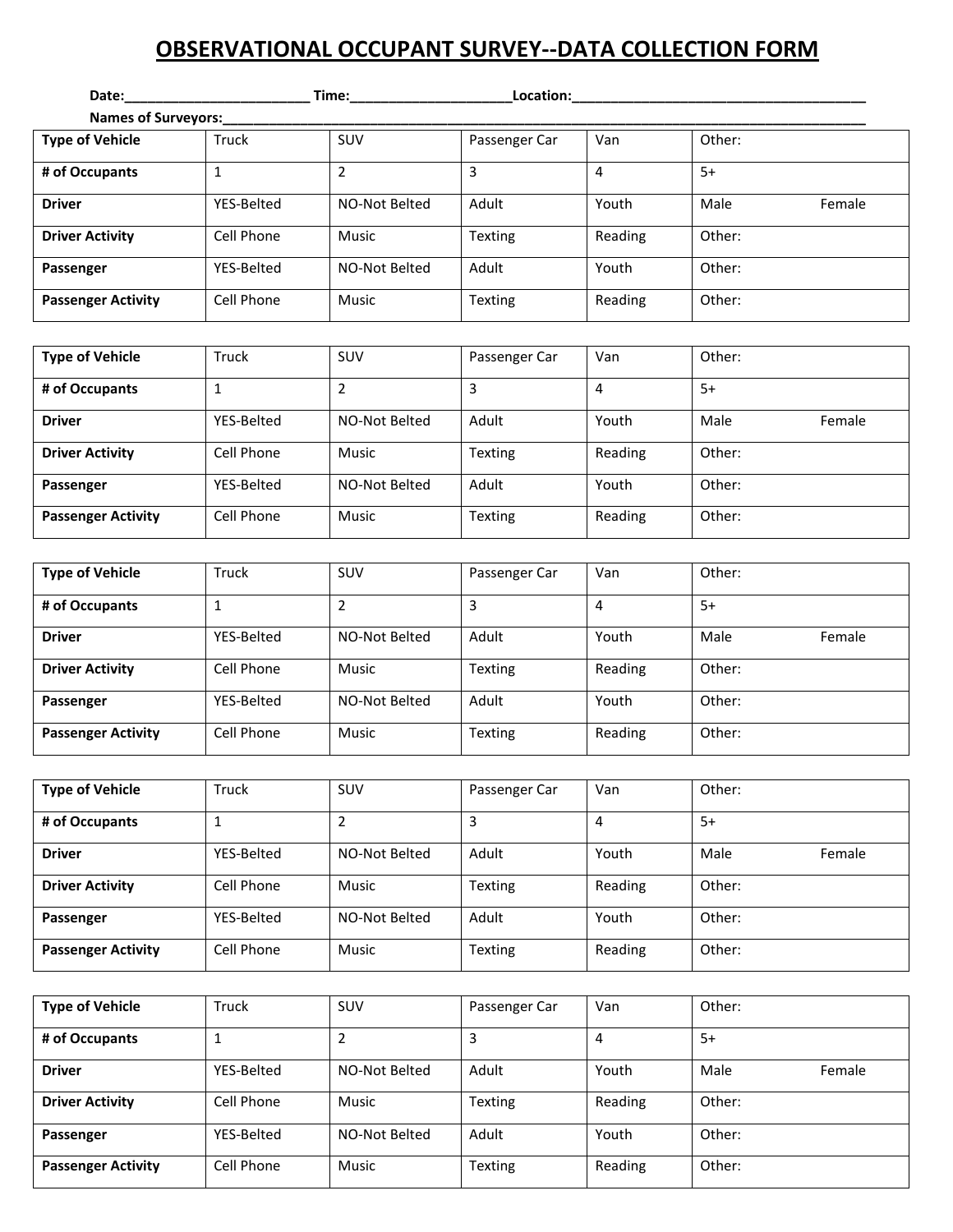## **OBSERVATIONAL OCCUPANT SURVEY--DATA COMPILATION FORM**

| Date:______________________      | Time:______________ |            | Location: |               |  |
|----------------------------------|---------------------|------------|-----------|---------------|--|
| <b>Names of Data Collectors:</b> |                     |            |           |               |  |
|                                  |                     |            |           |               |  |
| # of Vehicles Surveyed           |                     |            |           |               |  |
|                                  |                     |            |           |               |  |
| <b>VEHICLE INFO:</b>             |                     | # Surveyed |           | % of Vehicles |  |
| # of Trucks                      |                     |            |           |               |  |
| # of SUV's                       |                     |            |           |               |  |
| # of Passenger Cars              |                     |            |           |               |  |
| # of Vans                        |                     |            |           |               |  |
| # of Other Vehicles              |                     |            |           |               |  |

| <b>OCCUPANT INFO:</b> | # Surveyed | % of Occupants |
|-----------------------|------------|----------------|
| # of Occupants        |            |                |
|                       |            |                |
|                       |            |                |
|                       |            |                |
| 4                     |            |                |
| $5+$                  |            |                |

| <b>DRIVER INFO:</b>     | # Surveyed | % of Drivers |
|-------------------------|------------|--------------|
| # of Belted Drivers     |            |              |
| # of Non-Belted Drivers |            |              |
| # of Adult Drivers      |            |              |
| # of Youth Drivers      |            |              |
| # of Male Drivers       |            |              |
| # of Female Drivers     |            |              |

| <b>DRIVER ACTIVITY:</b> | # Surveyed | % of Activity |
|-------------------------|------------|---------------|
| # Cell Phone            |            |               |
| # Music                 |            |               |
| # Texting               |            |               |
| # Reading               |            |               |
| # Other                 |            |               |

| <b>PASSENGERS:</b>         | # Surveyed | % of Passengers |
|----------------------------|------------|-----------------|
| # of Belted Passengers     |            |                 |
| # of Non-Belted Passengers |            |                 |
| # of Adult Passengers      |            |                 |
| # of Youth Passengers      |            |                 |
| # of Male Passengers       |            |                 |
| # of Female Passengers     |            |                 |

| <b>PASSENGER ACTIVITY:</b> | # Surveyed | % of Activity |
|----------------------------|------------|---------------|
| # Cell Phone               |            |               |
| # Music                    |            |               |
| # Texting                  |            |               |
| # Reading                  |            |               |
| # Other                    |            |               |